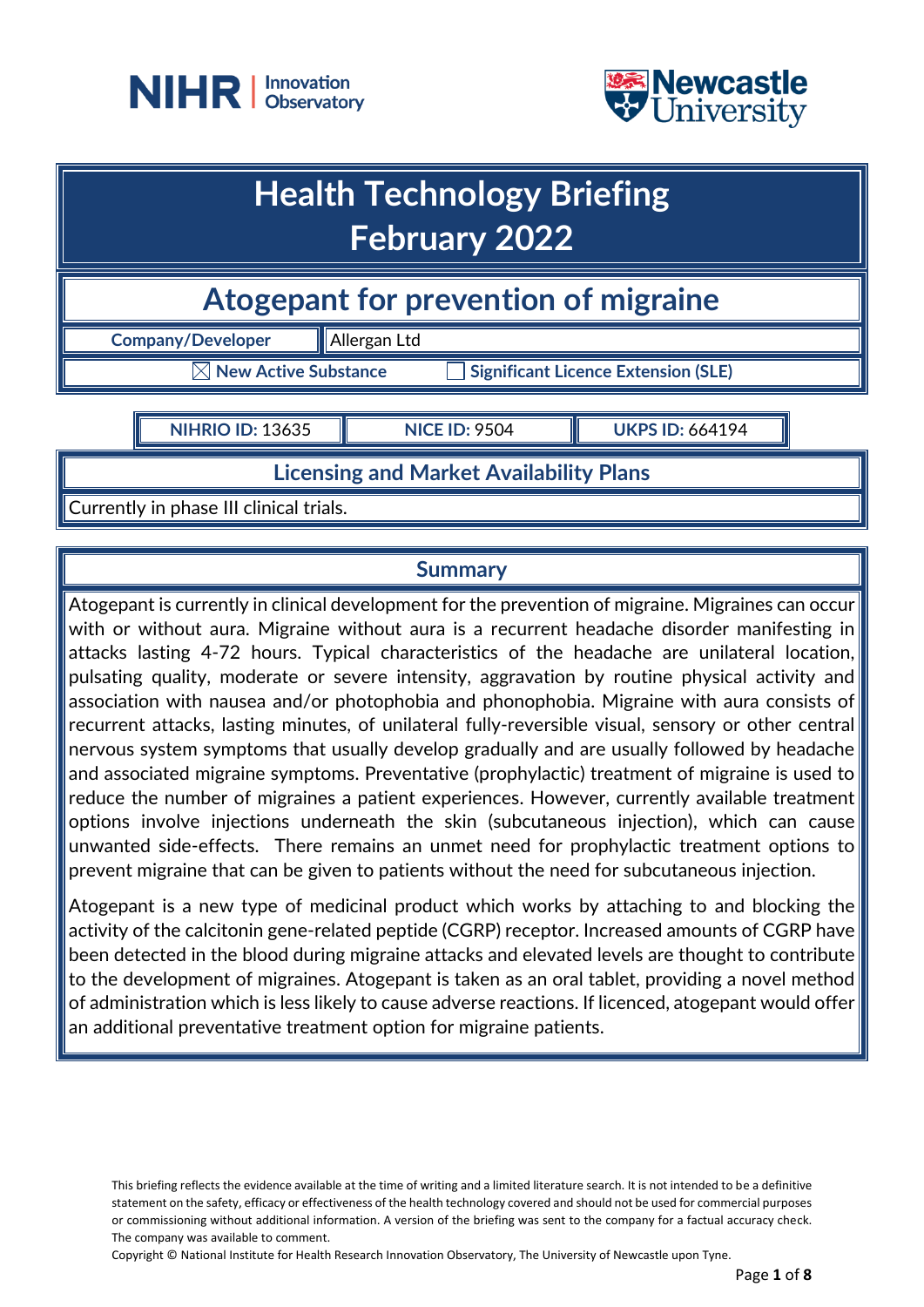



### **Proposed Indication**

L

Prophylaxis of migraine in adults.<sup>1</sup>

### **Technology**

**Description** 

Atogepant (Qulipta, AGN-241689) is a calcitonin gene-related peptide (CGRP) receptor antagonist. CGRP is a 37-amino acid peptide thought to be important in the pathogenesis of migraine and increased concentrations of CGRP have been detected in the cranial circulation during migraine attacks. <sup>2</sup> Serum  $\sf CGRP$  levels are elevated interictally in chronic migraine and to a lesser extent in episodic migraine. $^3$ 

Atogepant is currently in phase III clinical development for the prevention of migraines (NCT03855137, NCT04686136 and NCT04740827). The proposed treatment regimen is either a 30mg oral tablet administered twice a day, or a 60mg oral tablet administered once a day. $1.4,5$ 

#### Key Innovation

Atogepant is the first and only oral CGRP receptor antagonist specifically developed for the preventative treatment of migraine.<sup>6</sup> Current standard of care CGRP receptor antagonists are administered as subcutaneous injections which can result in adverse events, the most common of which being injection site reactions, including pain. CGRP related therapies such as atogepant are designed to act on the trigeminal pain system, making them more specific with little or no adverse effects. The development of atogepant as an orally administered CGRP receptor antagonist is advantageous for patients because, if approved, it would provide a new route of administration which will not cause injection site reactions.<sup>7</sup>

Regulatory & Development Status

Atogepant does not currently have Marketing Authorisation in the EU/UK for any indication.

In September 2021 the US FDA approved atogepant for the preventative treatment of episodic migraine in adults. $8$ 

### **Patient Group**

Disease Area and Clinical Need

A migraine is usually a moderate or severe headache felt as a throbbing pain on one side of the head. Many people also have symptoms such as feeling sick, being sick and increased sensitivity to light or sound. Migraines without aura are the most common type, where the migraine happens without warning signs such as seeing flashing lights.<sup>9</sup> This type of migraine manifests in attacks lasting 4-72 hours. Typical characteristics of the headache are unilateral location, pulsating quality, moderate or severe intensity, aggravation by routine physical activity and association with nausea and/or photophobia and phonophobia. Migraines with aura consist of recurrent attacks, lasting minutes, of unilateral fullyreversible visual, sensory or other central nervous system symptoms that usually develop gradually and are usually followed by headache and associated migraine symptoms.<sup>10</sup> The exact cause of migraines is unknown, but they are thought to be the result of abnormal brain activity temporarily affecting nerve signals, chemicals and blood vessels in the brain. It's not clear what causes this change in brain activity, but it is possible that a patient's genes make them more likely to experience migraines as a result of a specific trigger. There are many possible migraine triggers including: hormonal changes; emotional triggers such as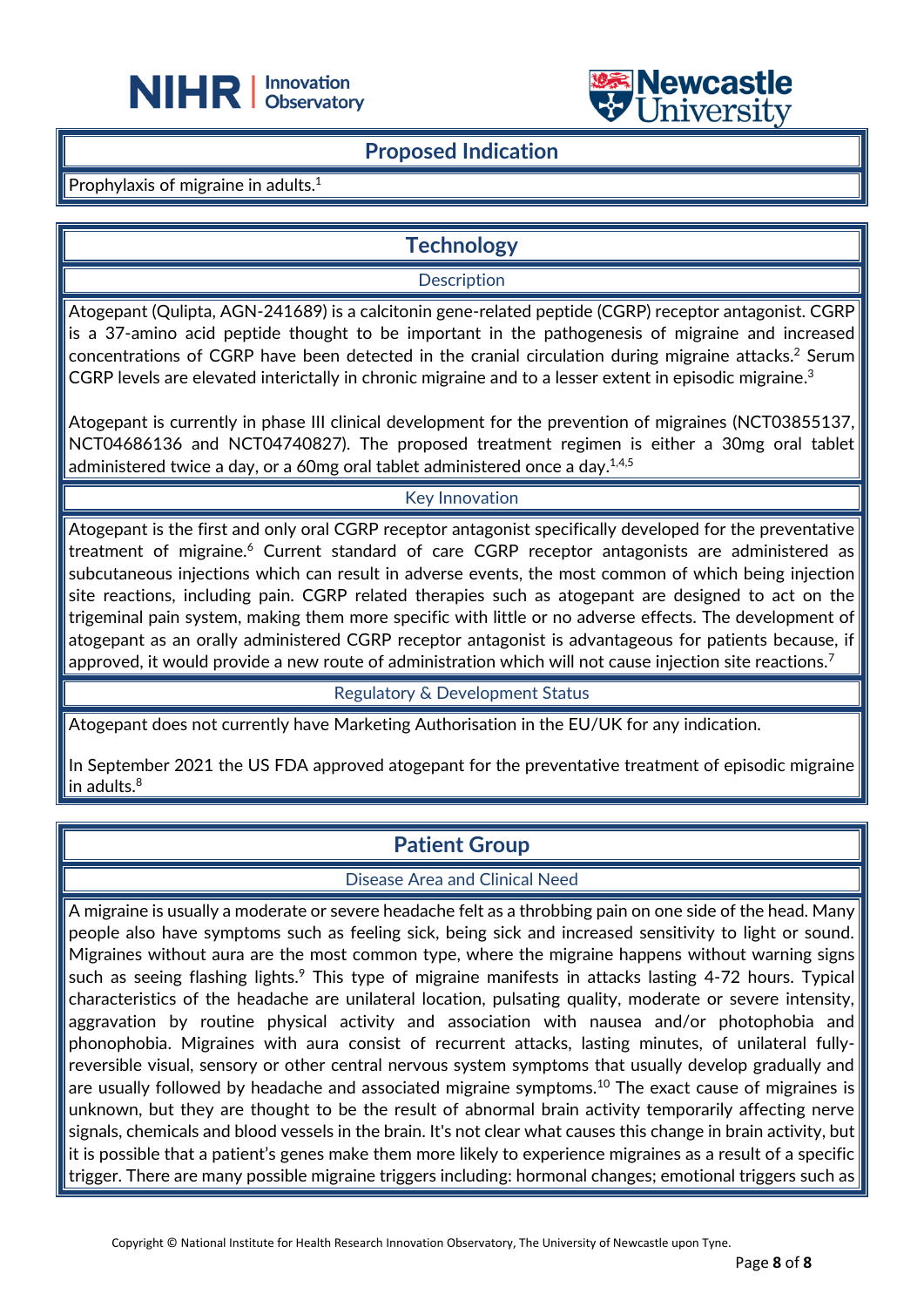## **NIHR** | Innovation



stress or anxiety; physical triggers such as tiredness and shoulder tension; dietary triggers; and environmental triggers such as bright lights and certain medicines.<sup>11</sup>

L

Migraine occurs in 15% of the UK adult population.<sup>12</sup> The disease is more common in women, around 1 in every 5 women are affected compared to around 1 in every 15 men.<sup>9,13</sup> In England (2020/21), there were 27,290 hospital admissions with primary diagnosis of migraine (ICD-10: G43), and 34,814 finished consultant episodes (FCEs), resulting in 25,807 FCE bed days and 4,867 day cases.<sup>14</sup>

#### Recommended Treatment Options

Prophylactic treatment of migraine is used to reduce the number of migraines the patient experiences.<sup>15</sup> Depending on the person's preference, comorbidities, risk of adverse events and the impact of the headache on their quality of life, the National Institute for Health and Care Excellence (NICE) currently recommends the following prophylactic treatment options for adult patients with migraines:

- Erenumab and galcanezumab are recommended for preventing migraine in adults if the patient has at least 4 migraine days a month and at least 3 preventative drug treatments have previously failed. $^{16,17}\,$
- Fremanezumab and botulinum toxin type A are recommended for preventing chronic migraine in adults if the patient has chronic migraines (15 or more headache days a month, with at least 8 of those days having features of migraine) and at least 3 preventative drug treatments have previously failed. $^{18,19}$
- Fremanezumab is also recommended as an option for preventing episodic migraine in adults if: they have 4 or more migraine days a month, at least 3 preventative drug treatments have failed, and the company provides it according to the commercial arrangement.<sup>19</sup>

| <b>Clinical Trial Information</b> |                                                                                                                                                                                                                                                                                                                                                        |
|-----------------------------------|--------------------------------------------------------------------------------------------------------------------------------------------------------------------------------------------------------------------------------------------------------------------------------------------------------------------------------------------------------|
| <b>Trial</b>                      | NCT02848326; A Phase 2/3, Multicenter, Randomized, Double-Blind, Placebo<br>Controlled, Parallel-Group Study To Evaluate The Efficacy, Safety, And<br>Tolerability Of Multiple Dosing Regimens Of Oral Atogepant In Episodic<br><b>Migraine Prevention</b><br>Phase III - Completed<br><b>Location: US</b><br><b>Study completion date: April 2018</b> |
| <b>Trial Design</b>               | Randomised, parallel assignment, double-blinded, placebo-controlled                                                                                                                                                                                                                                                                                    |
| Population                        | N=834; adults aged 18 to 75 years; at least a 1 year history of migraine with or<br>without aura; history of 4 to 14 migraine days per month on average in the 3<br>months prior to visit 1                                                                                                                                                            |
| Intervention(s)                   | Atogepant (oral capsule)                                                                                                                                                                                                                                                                                                                               |
| Comparator(s)                     | Matched placebo (oral capsule)                                                                                                                                                                                                                                                                                                                         |
| Outcome(s)                        | Primary outcome: Change From Baseline in Mean Monthly Migraine Days<br>(Migraine/Probable Migraine Headache Days) Across the 12-Week Treatment<br>Period [Time Frame: Baseline (First 28 Days of Screening/Baseline Period) to<br>Week 12<br>See trial record for full list of other outcomes                                                          |
| Results (efficacy)                | See trial record                                                                                                                                                                                                                                                                                                                                       |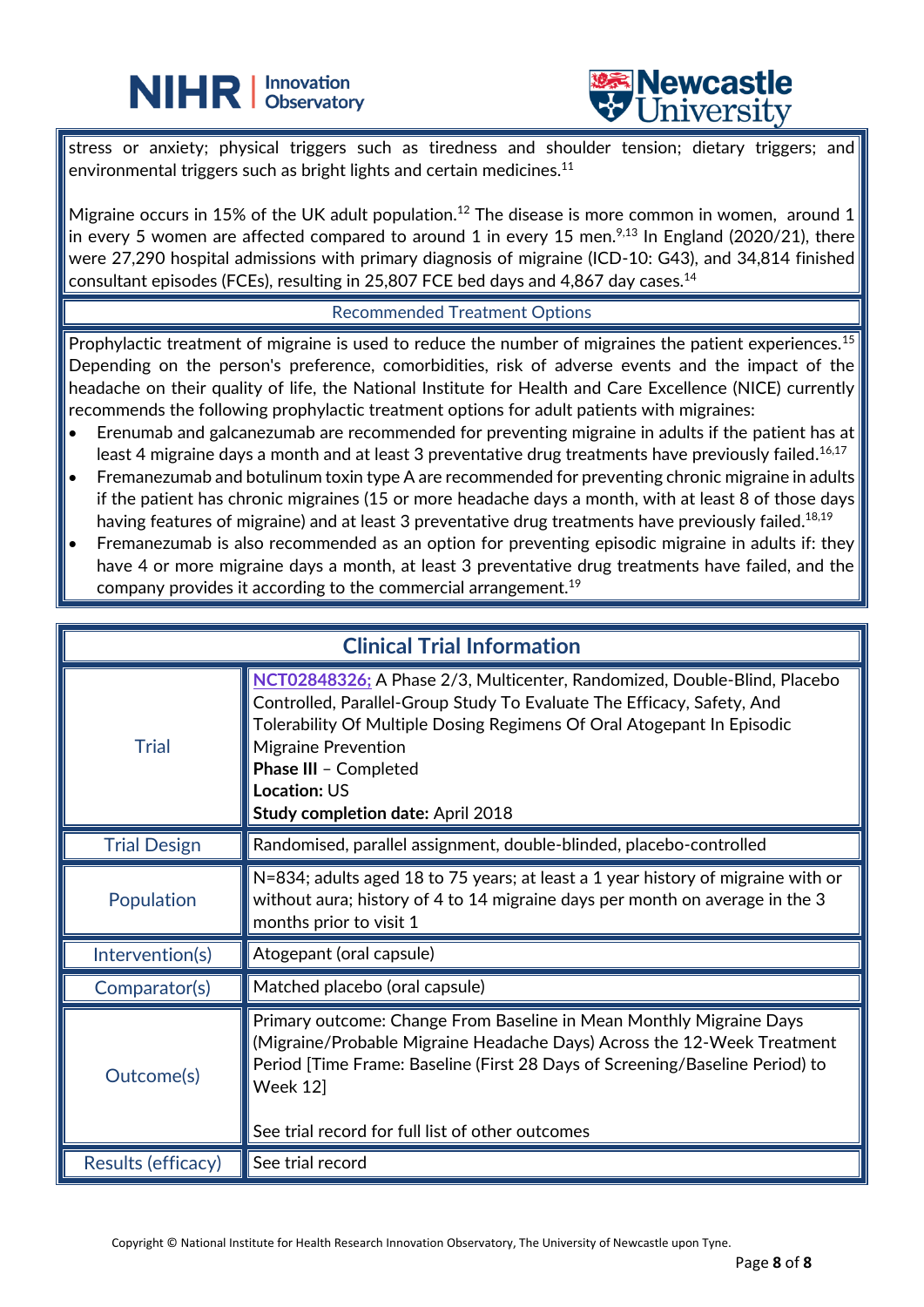



| <b>Results (safety)</b> | See trial record                                                                                                                                                                                                                                                                                 |  |
|-------------------------|--------------------------------------------------------------------------------------------------------------------------------------------------------------------------------------------------------------------------------------------------------------------------------------------------|--|
|                         |                                                                                                                                                                                                                                                                                                  |  |
| <b>Trial</b>            | NCT03700320; A Phase 3, Multicenter, Randomized, Open-label Study to<br>Evaluate the Long-term Safety and Tolerability of Oral Atogepant for the<br>Prevention of Migraine in Participants With Episodic Migraine<br>Phase III - Completed<br>Location(s): US<br>Study completion date: May 2020 |  |
| <b>Trial Design</b>     | Randomised, parallel assignment, open-label                                                                                                                                                                                                                                                      |  |
| Population              | N=744; adults aged 18 to 80 years; at least a 1 year history of migraine with or<br>without aura; history of 4 to 14 migraine days per month on average in the 3<br>months prior to visit 1                                                                                                      |  |
| Intervention(s)         | Atogepant 60mg (oral tablet) once daily                                                                                                                                                                                                                                                          |  |
| Comparator(s)           | Oral standard of care migraine preventative medication                                                                                                                                                                                                                                           |  |
| Outcome(s)              | Primary outcome: Percentage of Participants With at Least 1 Treatment<br>Emergent Adverse Event (TEAE) [Time Frame: From first dose up to the end of<br>study (median treatment of 52 weeks) + 4 weeks follow-up]<br>See trial record for full list of other outcomes                            |  |
| Results (efficacy)      | See trial record                                                                                                                                                                                                                                                                                 |  |
| Results (safety)        | See trial record                                                                                                                                                                                                                                                                                 |  |

L

| <b>Trial</b>        | <b>ADVANCE, NCT03777059; A Phase 3,</b><br>Multicenter, Randomized, Double-<br>blind, Placebo-controlled, Parallel-<br>group Study to Evaluate the Efficacy,<br>Safety, and Tolerability of Oral<br>Atogepant for the Prevention of<br>Migraine in Participants With Episodic<br>Migraine<br>Phase III - Completed<br>Location(s): US<br>Study completion date: June 2020 | NCT03939312; A Phase 3,<br>Multicenter, Open-Label 40-week<br>Extension Study to Evaluate the Long-<br>Term Safety and Tolerability of Oral<br>Atogepant for the Prevention of<br>Migraine in Participants With Episodic<br>Migraine<br>Phase III - Completed<br>Location(s): US<br><b>Study completion date: March 2021</b> |
|---------------------|---------------------------------------------------------------------------------------------------------------------------------------------------------------------------------------------------------------------------------------------------------------------------------------------------------------------------------------------------------------------------|------------------------------------------------------------------------------------------------------------------------------------------------------------------------------------------------------------------------------------------------------------------------------------------------------------------------------|
| <b>Trial Design</b> | Randomised, parallel assignment,<br>double-blinded, placebo-controlled                                                                                                                                                                                                                                                                                                    | Non-randomised, single group<br>assignment, open-label                                                                                                                                                                                                                                                                       |
| Population          | N=910; adults aged 18 to 80 years; at<br>least a 1 year history of migraine with<br>or without aura;                                                                                                                                                                                                                                                                      | N=695; participated in study<br>NCT03777059; aged 18 to 80 years<br>old                                                                                                                                                                                                                                                      |
| Intervention(s)     | Atogepant (oral tablet) once daily                                                                                                                                                                                                                                                                                                                                        | Atogepant 60mg (oral tablet) once<br>daily                                                                                                                                                                                                                                                                                   |
| Comparator(s)       | Matched placebo (oral tablet)                                                                                                                                                                                                                                                                                                                                             | No comparator                                                                                                                                                                                                                                                                                                                |

Copyright © National Institute for Health Research Innovation Observatory, The University of Newcastle upon Tyne.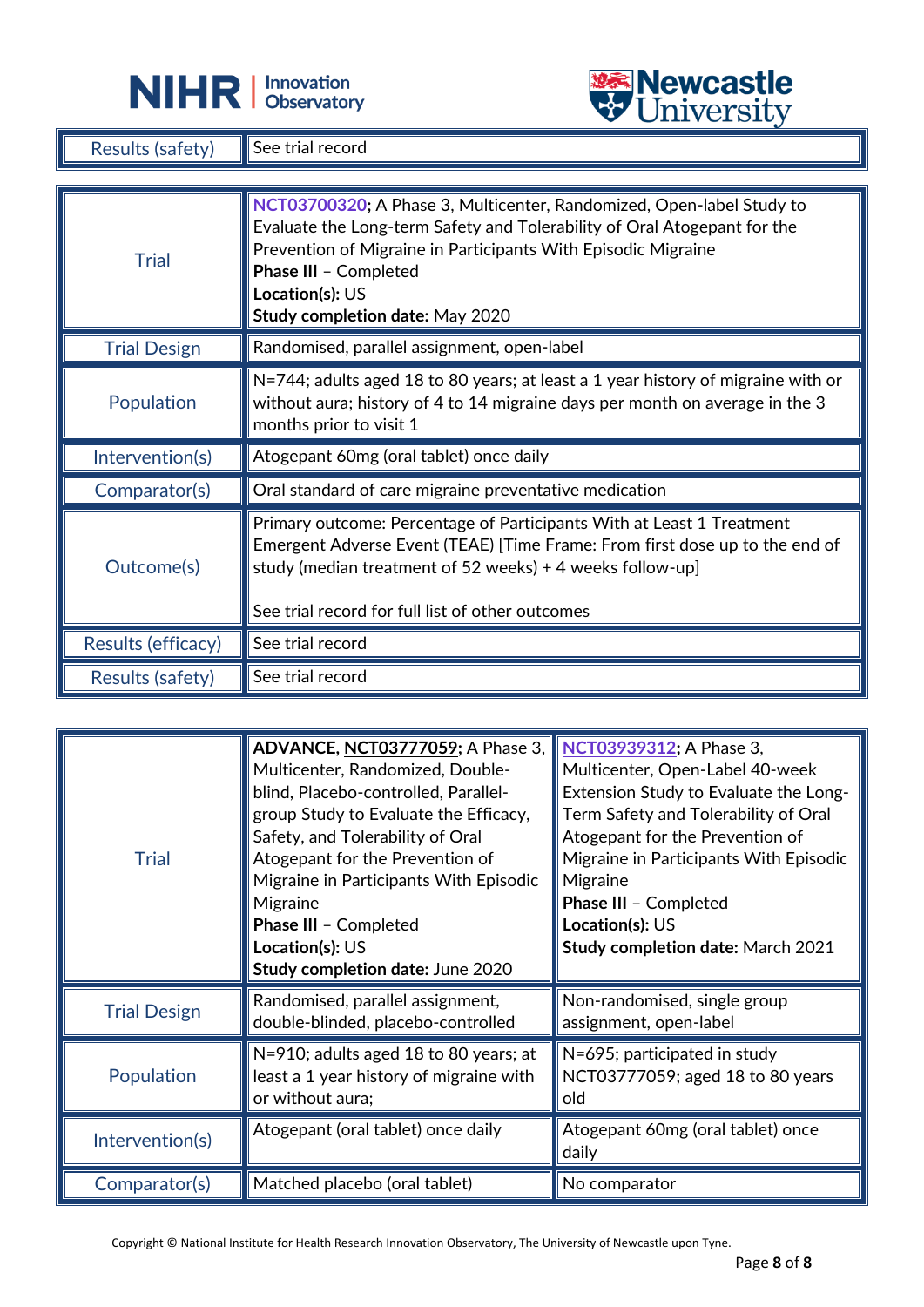



|                    |                                                                                                                                                                                                                                     | A CITTACTOTA                                                                                                                                                                        |
|--------------------|-------------------------------------------------------------------------------------------------------------------------------------------------------------------------------------------------------------------------------------|-------------------------------------------------------------------------------------------------------------------------------------------------------------------------------------|
| Outcome(s)         | Primary outcome: Change From<br>Baseline in Mean Monthly Migraine<br>Days Across the 12-Week Treatment<br>Period [Time Frame: Baseline (Day -28<br>to Day -1) to Week $12$ ]<br>See trial record for full list of other<br>outcomes | Primary outcome: Percentage of<br>Participants with at Least 1 Treatment<br>Emergent Adverse Event [Time Frame:<br>40 Weeks]<br>See trial record for full list of other<br>outcomes |
|                    | See trial record                                                                                                                                                                                                                    |                                                                                                                                                                                     |
| Results (efficacy) |                                                                                                                                                                                                                                     |                                                                                                                                                                                     |
| Results (safety)   | See trial record                                                                                                                                                                                                                    |                                                                                                                                                                                     |

| <b>Trial</b>        | PROGRESS, NCT03855137, 2018-<br>004337-32; A Phase 3, Multicenter,<br>Randomized, Double-Blind, Placebo-<br>Controlled, Parallel-Group Study to<br>Evaluate the Efficacy, Safety, and<br>Tolerability of Atogepant for the<br>Prevention of Chronic Migraine<br>Phase III - Active, not recruiting<br>Location(s): 8 EU countries, UK, USA,<br>Canada and other countries<br>Primary completion date: December<br>2021 | NCT04686136; A Phase 3,<br>Multicenter, Open-Label 52-Week<br><b>Extension Study To Evaluate The</b><br>Long-Term Safety And Tolerability Of<br>Oral Atogepant For The Prevention Of<br>Migraine In Participants With Chronic<br>Or Episodic Migraine<br>Phase III - Recruiting<br>Location(s): 10 EU countries, UK, USA,<br>Canada and other countries<br>Primary completion date: July 2023 |
|---------------------|------------------------------------------------------------------------------------------------------------------------------------------------------------------------------------------------------------------------------------------------------------------------------------------------------------------------------------------------------------------------------------------------------------------------|-----------------------------------------------------------------------------------------------------------------------------------------------------------------------------------------------------------------------------------------------------------------------------------------------------------------------------------------------------------------------------------------------|
| <b>Trial Design</b> | Randomised, parallel assignment,<br>triple-masked, placebo-controlled                                                                                                                                                                                                                                                                                                                                                  | Single group assignment, open label                                                                                                                                                                                                                                                                                                                                                           |
| Population          | N=750; at least a 1 year history of<br>chronic migraine; aged 18 to 80 years<br>old                                                                                                                                                                                                                                                                                                                                    | N=670; Subjects participated in<br>NCT03855137 or NCT04740827<br>without significant protocol deviations<br>and who did not experience an<br>adverse event that may indicate an<br>unacceptable safety rise; aged 18 to<br>80 years old                                                                                                                                                       |
| Intervention(s)     | Atogepant (oral tablet)                                                                                                                                                                                                                                                                                                                                                                                                | Atogepant 60mg (oral tablet) once<br>daily                                                                                                                                                                                                                                                                                                                                                    |
| Comparator(s)       | Matched placebo (oral tablet)                                                                                                                                                                                                                                                                                                                                                                                          | No comparator                                                                                                                                                                                                                                                                                                                                                                                 |
| Outcome(s)          | Primary outcome: Change from<br>baseline in mean monthly migraine<br>days across the treatment period<br>[Time Frame: 12 Weeks]<br>See trial record for full list of other<br>outcomes                                                                                                                                                                                                                                 | Primary outcome: Percentage of<br>Participants with at Least 1 Treatment<br>Emergent Adverse Event [Time Frame:<br>52 weeks]<br>See trial record for full list of other<br>outcomes                                                                                                                                                                                                           |
| Results (efficacy)  |                                                                                                                                                                                                                                                                                                                                                                                                                        |                                                                                                                                                                                                                                                                                                                                                                                               |

Copyright © National Institute for Health Research Innovation Observatory, The University of Newcastle upon Tyne.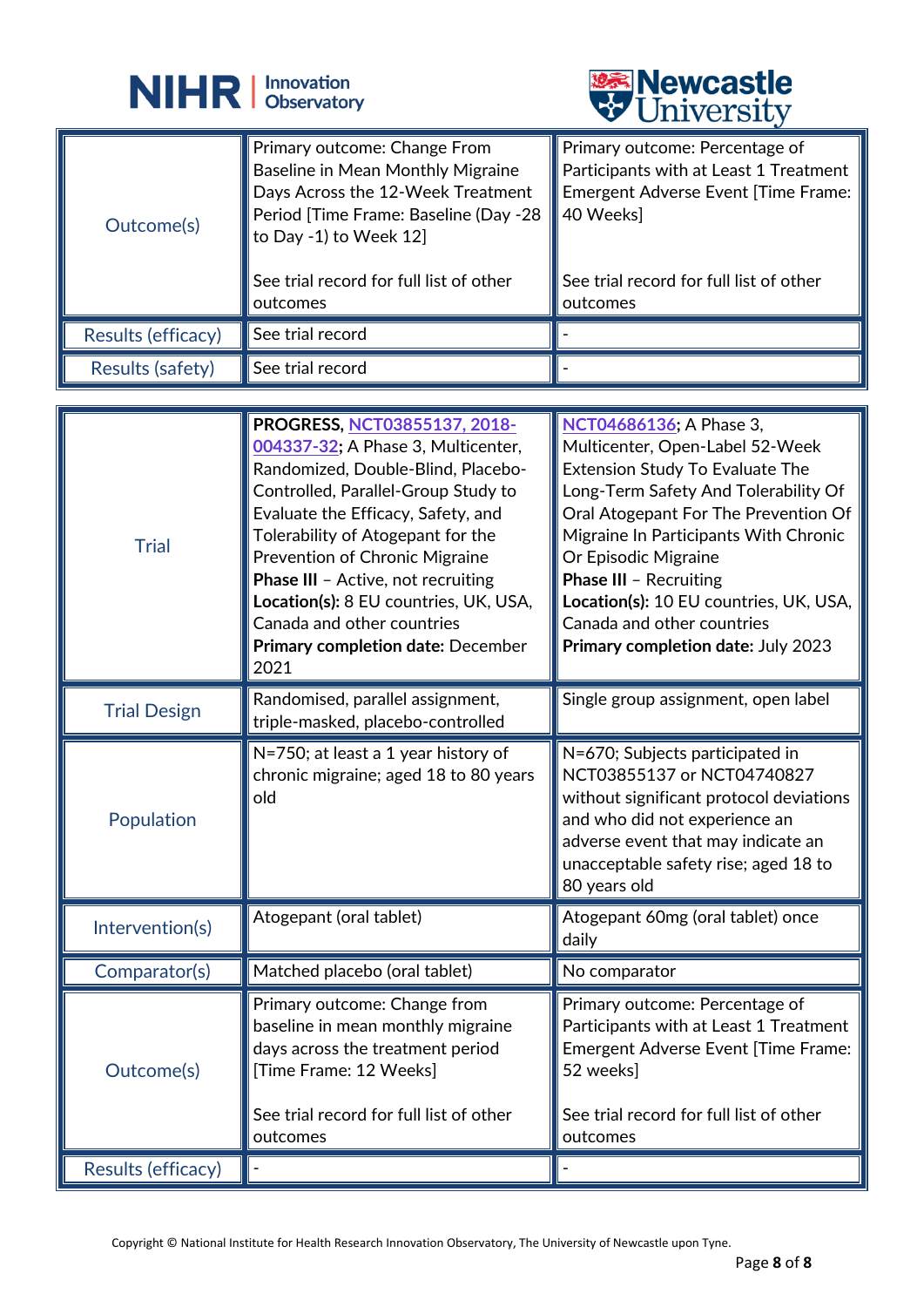



Results (safety)

| <b>Trial</b>        | ELEVATE, NCT04740827, 2019-003448-58; A Phase 3, Multicenter,<br>Randomized, Double-Blind, Placebo-controlled, Parallel-Group Study to<br>Evaluate the Efficacy, Safety, and Tolerability of Oral Atogepant for the<br>Prophylaxis of Migraine in Participants With Episodic Migraine Who Have<br>Previously Failed 2 to 4 Classes of Oral Prophylactic Treatments<br><b>Phase III - Recruiting</b><br>Location(s): 10 EU countries, UK, USA, Canada and other countries<br>Primary completion date: May 2022 |
|---------------------|---------------------------------------------------------------------------------------------------------------------------------------------------------------------------------------------------------------------------------------------------------------------------------------------------------------------------------------------------------------------------------------------------------------------------------------------------------------------------------------------------------------|
| <b>Trial Design</b> | Randomised, parallel assignment, double-blinded, placebo-controlled                                                                                                                                                                                                                                                                                                                                                                                                                                           |
| Population          | N=300; at least a 1 year history of migraine with or without aura; previously<br>failed oral migraine prophylaxis medications from 2 to 4 medication classes;<br>aged 18 to 80 years old                                                                                                                                                                                                                                                                                                                      |
| Intervention(s)     | Atogepant 60mg (oral tablet) once daily                                                                                                                                                                                                                                                                                                                                                                                                                                                                       |
| Comparator(s)       | $\parallel$ Matched placebo (oral tablet)                                                                                                                                                                                                                                                                                                                                                                                                                                                                     |
| Outcome(s)          | Primary outcome: Change from Baseline in mean monthly migraine days across<br>the 12-week treatment period. [Time Frame: 12 weeks]<br>See trial record for full list of other outcomes                                                                                                                                                                                                                                                                                                                        |
| Results (efficacy)  |                                                                                                                                                                                                                                                                                                                                                                                                                                                                                                               |
| Results (safety)    |                                                                                                                                                                                                                                                                                                                                                                                                                                                                                                               |

L

## **Estimated Cost**

The cost of atogepant is not yet known.

## **Relevant Guidance**

#### NICE Guidance

- NICE technology appraisal in development. Rimegepant for treating or preventing migraine (GID-TA10839). Expected date of issue to be confirmed.
- NICE technology appraisal in development. Eptinezumab for preventing migraine (GID-TA10677). Expected date of issue to be confirmed.
- NICE technology appraisal in development. Fremanezumab for preventing migraine (Rapid Review of TA631) (GID-TA10915). Expected February 2022.
- NICE technology appraisal. Erenumab for preventing migraine (TA682). March 2021.
- NICE technology appraisal. Galcanezumab for preventing migraine (TA659). November 2020.
- NICE technology appraisal. Fremanezumab for preventing migraine (TA631). June 2020.
- NICE technology appraisal. Botulinum toxin type A for the prevention of headaches in adults with chronic migraine (TA260). June 2012.
- NICE clinical guideline. Headaches in over 12s: diagnosis and management (CG150). December 2021.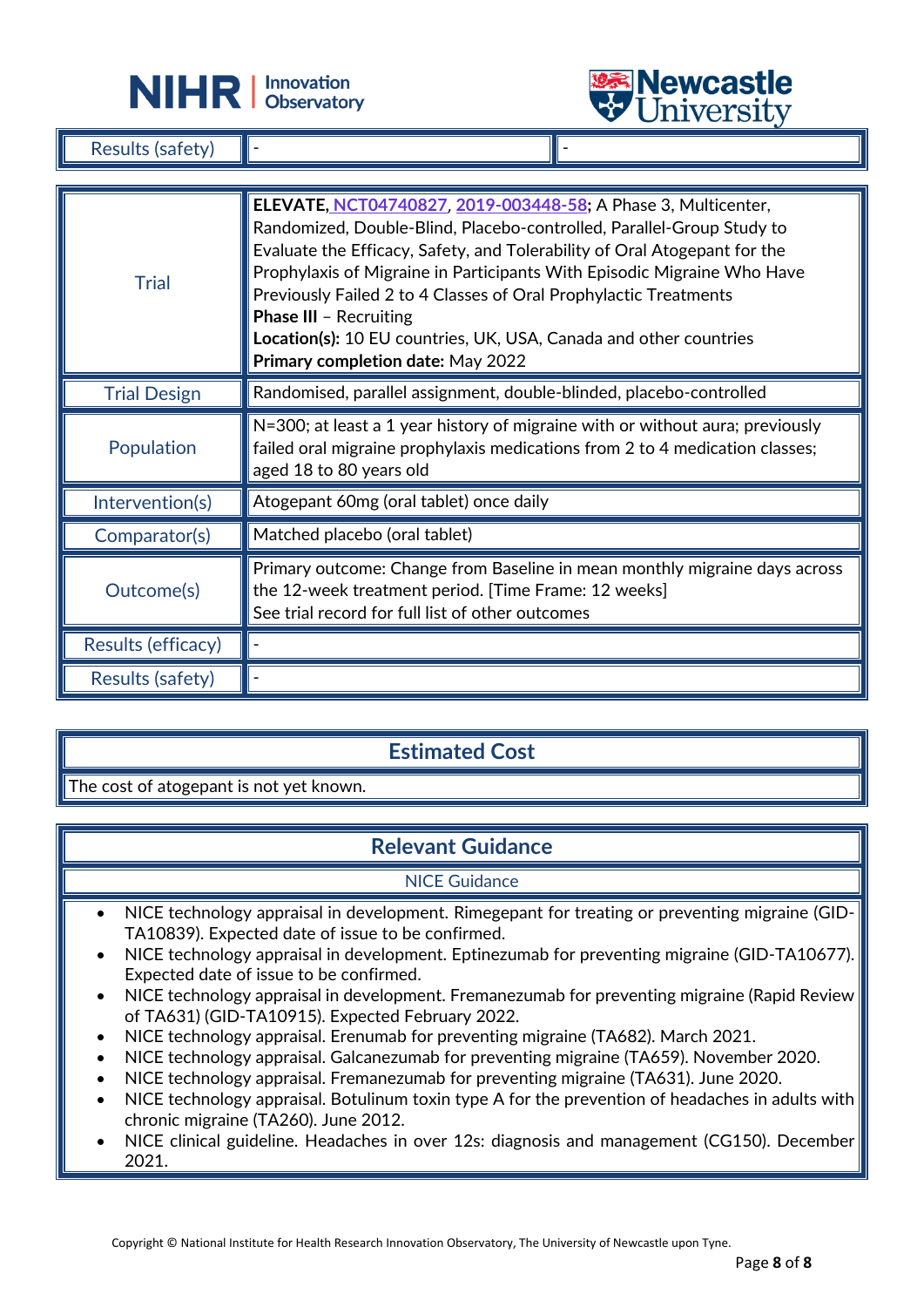



- NICE interventional procedure guidance in development. Transcutaneous electrical stimulation of the supraorbital nerve for treating and preventing migraine (GID-IPG10175). Expected date to issue to be confirmed.
- NICE interventional procedure guidance. Transcutaneous stimulation of the cervical branch of the vagus nerve for cluster headache and migraine (IPG552). March 2016.
- NICE interventional procedure guidance. Transcranial magnetic stimulation for treating and preventing migraine (IPG477). January 2014.
- NICE interventional procedure guidance. Occipital nerve stimulation for intractable chronic migraine (IPG452). April 2013.
- NICE interventional procedure guidance. Percutaneous closure of patent foramen ovale for recurrent migraine (IPG370). December 2010.

#### NHS England (Policy/Commissioning) Guidance

• NHS England. NHS Standard Contract for Specialised Pain. D08/S/a.

L

- NHS England. NHS Standard Contract for Neurosurgery. D03/S/a.
- NHS England. Clinical Commissioning Policy: Occipital Nerve Stimulation for Adults with Intractable Chronic Migraines and Medically Refractory Chronic Cluster Headaches. D08/P/c. July 2015.

#### Other Guidance

- Scottish Intercollegiate Guidelines Network. Pharmacological management of migraine. 2018.<sup>20</sup>
- Berkshire West Integrated Care System. Migraine: Adult Prophylactic Therapy Guidelines. 2015.<sup>21</sup>
- British Association for the Study of Headache. Guidelines for All Healthcare Professionals in the Diagnosis and Management of Migraine, Tension-Type Headache, Cluster Headache, Medication-Overuse Headache. 2010.<sup>15</sup>

## **Additional Information**

#### **References**

- 1 Clinicaltrials.gov. *Atogepant for Prophylaxis of Migraine in Participants Who Failed Previous Oral Prophylactic Treatments. (ELEVATE)*. *Trial ID: NCT04740827*. 2021. Available from: <https://clinicaltrials.gov/ct2/show/NCT04740827?term=NCT04740827&draw=2&rank=1> [Accessed 27 January 2022].
- 2 Goadsby PJ, Dodick DW, Ailani J, Trugman JM, Finnegan M, Lu K, et al. Safety, tolerability, and efficacy of orally administered atogepant for the prevention of episodic migraine in adults: a double-blind, randomised phase 2b/3 trial. *The Lancet Neurology*. 2020;19(9):727- 37. Available from: [https://doi.org/10.1016/S1474-4422\(20\)30234-9.](https://doi.org/10.1016/S1474-4422(20)30234-9)
- 3 Tso AR, Goadsby PJ. Anti-CGRP Monoclonal Antibodies: the Next Era of Migraine Prevention? *Current Treatment Options in Neurology*. 2017;19(8):27. Available from: [https://doi.org/10.1007/s11940-017-0463-4.](https://doi.org/10.1007/s11940-017-0463-4)
- 4 Clinicaltrials.gov. *Efficacy, Safety, and Tolerability of Atogepant for the Prevention of Chronic Migraine*. *Trial ID: NCT03855137*. 2019. Available from: <https://clinicaltrials.gov/ct2/show/NCT03855137> [Accessed 10 January 2022].
- 5 Clinicaltrials.gov. *A Long-Term Safety and Tolerability Extension Study Evaluating Atogepant for the Prevention of Chronic or Episodic Migraine*. *Trial ID: NCT04686136*. 2020. Available from:<https://clinicaltrials.gov/ct2/show/NCT04686136> [Accessed 27 January 2022].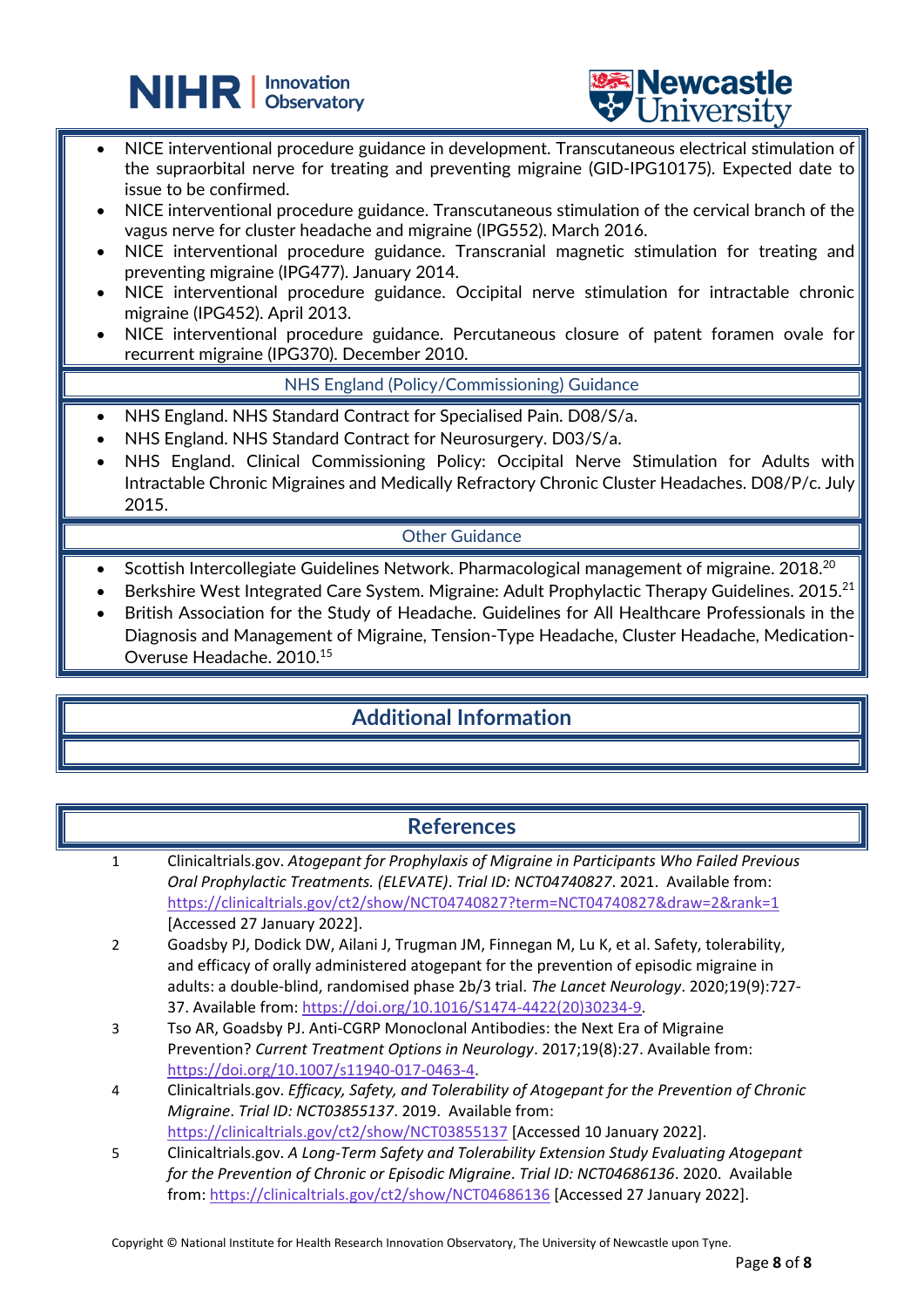# **NIHR** | Innovation



- 6 AbbVie. *FDA Approves QULIPTA™ (atogepant), the First and Only Oral CGRP Receptor Antagonist Specifically Developed for the Preventive Treatment of Migraine.* 2021. Available from: [https://news.abbvie.com/news/press-releases/fda-approves-qulipta-atogepant-first](https://news.abbvie.com/news/press-releases/fda-approves-qulipta-atogepant-first-and-only-oral-cgrp-receptor-antagonist-specifically-developed-for-preventive-treatment-migraine.htm)[and-only-oral-cgrp-receptor-antagonist-specifically-developed-for-preventive-treatment](https://news.abbvie.com/news/press-releases/fda-approves-qulipta-atogepant-first-and-only-oral-cgrp-receptor-antagonist-specifically-developed-for-preventive-treatment-migraine.htm)[migraine.htm](https://news.abbvie.com/news/press-releases/fda-approves-qulipta-atogepant-first-and-only-oral-cgrp-receptor-antagonist-specifically-developed-for-preventive-treatment-migraine.htm) [Accessed 12 January 2022].
- 7 Edvinsson L. Role of CGRP in Migraine. *Handb Exp Pharmacol*. 2019;255:121-30. Available from: [https://doi.org/10.1007/164\\_2018\\_201.](https://doi.org/10.1007/164_2018_201)
- 8 American Headache Society. *Atogepant receives FDA approval for the preventive treatment of episodic migraine in adults.* 2021. Available from: [https://americanheadachesociety.org/news/atogepant-receives-fda-approval-for-the](https://americanheadachesociety.org/news/atogepant-receives-fda-approval-for-the-preventive-treatment-of-episodic-migraine-in-adults/#:~:text=On%20September%2028%2C%202021%2C%20the%20United%20States%20Food,receptor%20antagonist%20developed%20for%20preventive%20treatment%20of%20migraine)[preventive-treatment-of-episodic-migraine-in](https://americanheadachesociety.org/news/atogepant-receives-fda-approval-for-the-preventive-treatment-of-episodic-migraine-in-adults/#:~:text=On%20September%2028%2C%202021%2C%20the%20United%20States%20Food,receptor%20antagonist%20developed%20for%20preventive%20treatment%20of%20migraine)[adults/#:~:text=On%20September%2028%2C%202021%2C%20the%20United%20States%20](https://americanheadachesociety.org/news/atogepant-receives-fda-approval-for-the-preventive-treatment-of-episodic-migraine-in-adults/#:~:text=On%20September%2028%2C%202021%2C%20the%20United%20States%20Food,receptor%20antagonist%20developed%20for%20preventive%20treatment%20of%20migraine) [Food,receptor%20antagonist%20developed%20for%20preventive%20treatment%20of%20](https://americanheadachesociety.org/news/atogepant-receives-fda-approval-for-the-preventive-treatment-of-episodic-migraine-in-adults/#:~:text=On%20September%2028%2C%202021%2C%20the%20United%20States%20Food,receptor%20antagonist%20developed%20for%20preventive%20treatment%20of%20migraine) [migraine](https://americanheadachesociety.org/news/atogepant-receives-fda-approval-for-the-preventive-treatment-of-episodic-migraine-in-adults/#:~:text=On%20September%2028%2C%202021%2C%20the%20United%20States%20Food,receptor%20antagonist%20developed%20for%20preventive%20treatment%20of%20migraine) [Accessed 12 January 2022].
- 9 National Health Service. *Overview: Migraine.* 2019. Available from: <https://www.nhs.uk/conditions/migraine/> [Accessed 10 January 2022].
- 10 The International Headache Society. Headache Classification Committee of the International Headache Society (IHS) The International Classification of Headache Disorders, 3rd edition. *Cephalalgia*. 2018;38(1):1-211. Available from[: https://doi.org/10.1177/0333102417738202.](https://doi.org/10.1177/0333102417738202)
- 11 National Health Service. *Causes: Migraine.* 2019. Available from: <https://www.nhs.uk/conditions/migraine/causes/> [Accessed 10 January 2022].
- 12 Steiner TJ, Scher AI, Stewart WF, Kolodner K, Liberman J, Lipton RB. The prevalence and disability burden of adult migraine in England and their relationships to age, gender and ethnicity. *Cephalalgia*. 2003;23(7):519-27. Available from[: https://doi.org/10.1046/j.1468-](https://doi.org/10.1046/j.1468-2982.2003.00568.x) [2982.2003.00568.x.](https://doi.org/10.1046/j.1468-2982.2003.00568.x)
- 13 The Migraine Trust. *What we currently know about migraine.* 2021. Available from: [https://migrainetrust.org/understand-migraine/what-do-we-currently-know-about](https://migrainetrust.org/understand-migraine/what-do-we-currently-know-about-migraine/#page-section-2)[migraine/#page-section-2](https://migrainetrust.org/understand-migraine/what-do-we-currently-know-about-migraine/#page-section-2) [Accessed 12 January 2022].
- 14 NHS Digital. *Hospital Admitted Patient Care Activity 2020-21.* 2021. Available from: [https://digital.nhs.uk/data-and-information/publications/statistical/hospital-admitted](https://digital.nhs.uk/data-and-information/publications/statistical/hospital-admitted-patient-care-activity/2020-21)[patient-care-activity/2020-21](https://digital.nhs.uk/data-and-information/publications/statistical/hospital-admitted-patient-care-activity/2020-21) [Accessed 28 January 2022].
- 15 British Association for the Study of Headache. *Guidelines for All Healthcare Professionals in the Diagnosis and Management of Migraine, Tension-Type, Cluster and Medication-Overuse Headache.* 2010. Available from: [https://bash.org.uk/wp-content/uploads/2012/07/10102-](https://bash.org.uk/wp-content/uploads/2012/07/10102-BASH-Guidelines-update-2_v5-1-indd.pdf) [BASH-Guidelines-update-2\\_v5-1-indd.pdf](https://bash.org.uk/wp-content/uploads/2012/07/10102-BASH-Guidelines-update-2_v5-1-indd.pdf) [Accessed 12 January 2022].
- 16 National Institute for Health and Care Excellence. *Erenumab for preventing migraine* (*TA682)*. Last Update Date: Available from:<https://www.nice.org.uk/guidance/ta682> [Accessed 10 February 2022].
- 17 National Institute for Health and Care Excellence. *Galcanezumab for preventing migraine* (*TA659)*. Last Update Date: Available from:<https://www.nice.org.uk/guidance/ta659> [Accessed 10 February 2022].
- 18 National Institute for Health and Care Excellence. *Botulinum toxin type A for the prevention of headaches in adults with chronic migraine* (*TA260)*. Last Update Date: Available from: <https://www.nice.org.uk/guidance/ta260> [Accessed 10 February 2022].
- 19 National Institute for Health and Care Excellence. *Fremanezumab for preventing migraine* (*TA764)*. Last Update Date: Available from:<https://www.nice.org.uk/guidance/ta764> [Accessed 10 February 2022].
- 20 Scottish Intercollegiate Guidelines Network. *Pharmacological management of migraine.* 2018. Available from:<https://www.sign.ac.uk/sign-155-migraine> [Accessed 12 January 2022].